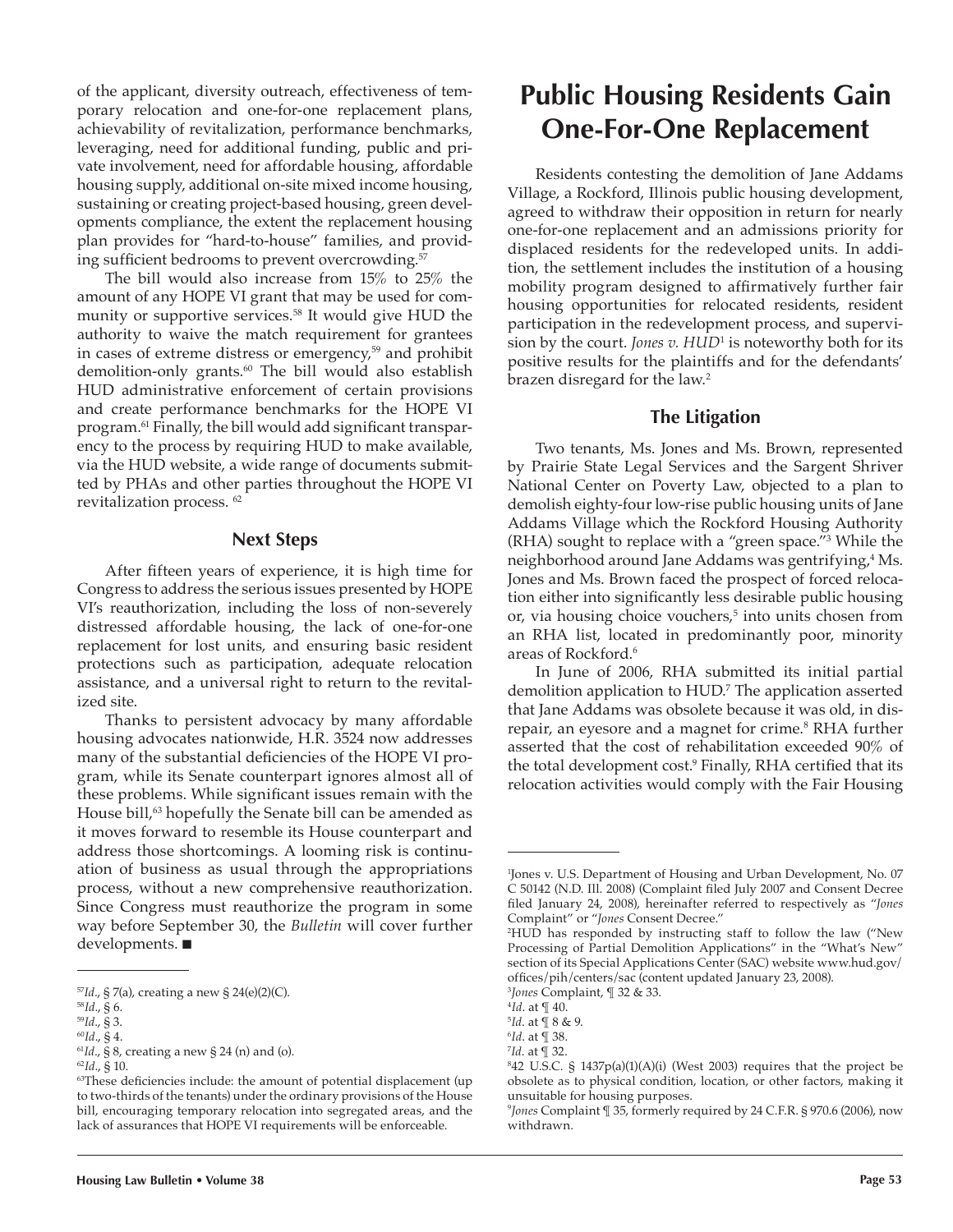Act<sup>10</sup> and would affirmatively further fair housing.<sup>11</sup> RHA did *not* also assert, as statutorily required for all allegedly obsolete properties, that "no reasonable program of modifications is cost-effective to return the development or portion thereof to useful life."12

HUD approved RHA's application on October 13, 2006, finding that Jane Addams was obsolete, that the partial demolition plan would help ensure the viability of the remaining portion of the project, $13$  that the relocation plan was satisfactory, and that the application otherwise complied with statutory and regulatory requirements. $14$ 

On May 16, 2007, the tenant plaintiffs contested HUD's action through letters from counsel to HUD. They asserted, through an expert, that Jane Addams was a typical townhouse development that had recent improvements and was integrated into the community. The tenants' expert maintained that RHA's rehabilitation cost estimate was inflated. Additionally, in contrast to RHA, the tenants' expert addressed the statute's "reasonable modifications" requirement, identifying numerous alternatives that would extend the useful life of the project. The tenants further contended that the RHA relocation plan discouraged Jane Addams residents from moving into communities of less minority and low-income concentration and that the relocation counseling consisted primarily of providing a list of potential rental units located in racially and poverty concentrated areas.

In June of 2007, HUD conducted an on-site investigation of Jane Addams' obsolescence and RHA's relocation plan. HUD thereafter agreed that RHA had not met the two-part test for obsolescence. HUD's counsel also acknowledged that HUD had misapplied Section 18 of the United States Housing Act and that it would have no choice but to rescind its approval of the partial demolition application.

After the on-site investigation, but before HUD formally acknowledged that the RHA application was legally defective, RHA had submitted to HUD a revised application. This time the application focused only on the partial demolition provisions of the statute, relying only upon the requirement that the demolition of low-rise Jane Addams Village would help to ensure the viability of the high-rise Brewington Oaks.<sup>15</sup> RHA ignored the statute's requirements that the application should have also certi fied again that the property was obsolete and that no costeffective program would return the property to useful

life. RHA did not consult with the residents or obtain authorization from the RHA Commission before submitting this revised application.

Despite HUD's finding that RHA had not shown that Jane Addams was obsolete,<sup>16</sup> HUD promptly approved the revised application based only on the provisions relating to viability. HUD's response to the tenants' objection to the inadequacy of the relocation plan was to agree to study it.17 The tenants immediately pointed out to HUD that the RHA application was still fatally defective: even if the viability test had been met, the obsolescence test had not, and both are required by law. HUD responded that its approval was final.<sup>18</sup>

Ms. Jones and Ms. Brown then filed a complaint in federal court, raising three types of claims. First were the claims arising factually from admitted deficiencies in the RHA application: (a) that the application failed to demonstrate that Jane Addams was obsolete, a fatal defect acknowledged by  $HUD<sup>19</sup>$  and (b) that RHA had failed to consult with the residents or obtain the RHA Board's authorization for the revised application.<sup>20</sup> Second were claims based upon the inadequate relocation plan—that the application failed to ensure comparable replacement dwellings for displaced residents, a claim HUD tacitly admitted by having proffered an "ongoing investigation" of RHA's relocation process.<sup>21</sup> Third were the civil rights claims: (a) that RHA's and HUD's actions would have a harmful disparate impact on African Americans, women and families with children,<sup>22</sup> and (b) that the flawed relocation would fail to affirmatively further fair housing.<sup>23</sup> Additionally, the tenants alleged that HUD's approval of the revised demolition application, in the face of the clear and recognized failure of RHA to comply with the law, was arbitrary and capricious in violation of the Administrative Procedures Act.<sup>24</sup>

<sup>10</sup>*Id*. ¶ 37.

<sup>11</sup>*Id*. 1242 U.S.C.A. § 1437p(a)(1)(A)(ii) (West 2003) and 24 C.F.R. § 970.15(a)(1) (2007).

<sup>&</sup>lt;sup>13</sup>The high-rise portion, known as Brewington Oaks, was to be left standing.

<sup>14</sup>*Jones* Complaint, ¶ 39.

<sup>&</sup>lt;sup>15</sup>The submission of the revised application was apparently the result of a meeting between RHA and HUD at which the original application's defects were discussed.

<sup>&</sup>lt;sup>16</sup>This finding was based upon RHA's failure to address the question of a cost-effective return to useful life under 42 U.S.C. § 1437p(a)(1)(A)(ii) (West 2003).

<sup>17</sup>*Jones* Complaint, ¶ 57.

<sup>18</sup>*Id*. at ¶ 59.

<sup>19</sup>*Jones* Complaint, Count I against HUD and Count V against RHA.

<sup>20</sup>*Id*., Count II against HUD and Count VII against RHA.

<sup>21</sup>*Id.*, Count III against HUD and Count VIII against RHA.

<sup>22</sup>*Id.*, Count IX against both HUD and RHA; Fair Housing Act, 42 U.S.C. §§ 3604, 3613 (West WESTLAW Current through P.L. 110-185 (excluding P.L. 110-181) approved 2-13-08), as further elaborated by 24 C.F.R. §§ 100.50, 100.65, 100.70, 100.75, 100.80 (2007) and the Quality Housing and Work Responsibility Act of 1998, 42 U.S.C. § 1437c-1(d)(15) (West 2003 & Supp. 2007).

<sup>23</sup>*Jones* Complaint, Count X against both HUD and RHA; 42 U.S.C.A. § 3608(e)(5) (West WESTLAW Current through P.L. 110-185 (excluding P.L. 110-181) approved 2-13-08); 24 C.F.R. §§ 960.10(b), 107.20(a), 903.7(o), 982.53(b), (c) (2007); Exec. Order No. 11,063, 27 Fed. Reg. 11,527 (Nov. 20, 1962); Exec. Order No. 12,892, 59 Fed. Reg. 2,939 (Jan. 17, 1994); and the Quality Housing and Work Responsibility Act of 1998 (QHWRA), 42 U.S.C. § 1437c-1(d)(16) (West 2003 & Supp. 2007) (QHWRA was alleged against RHA and not HUD).

<sup>24</sup>*Jones* Complaint, Count IV v. HUD, 5 U.S.C. § 701(b)(1) (West WEST-LAW Current through P.L. 110-185 (excluding P.L. 110-181) approved 2-13-08).